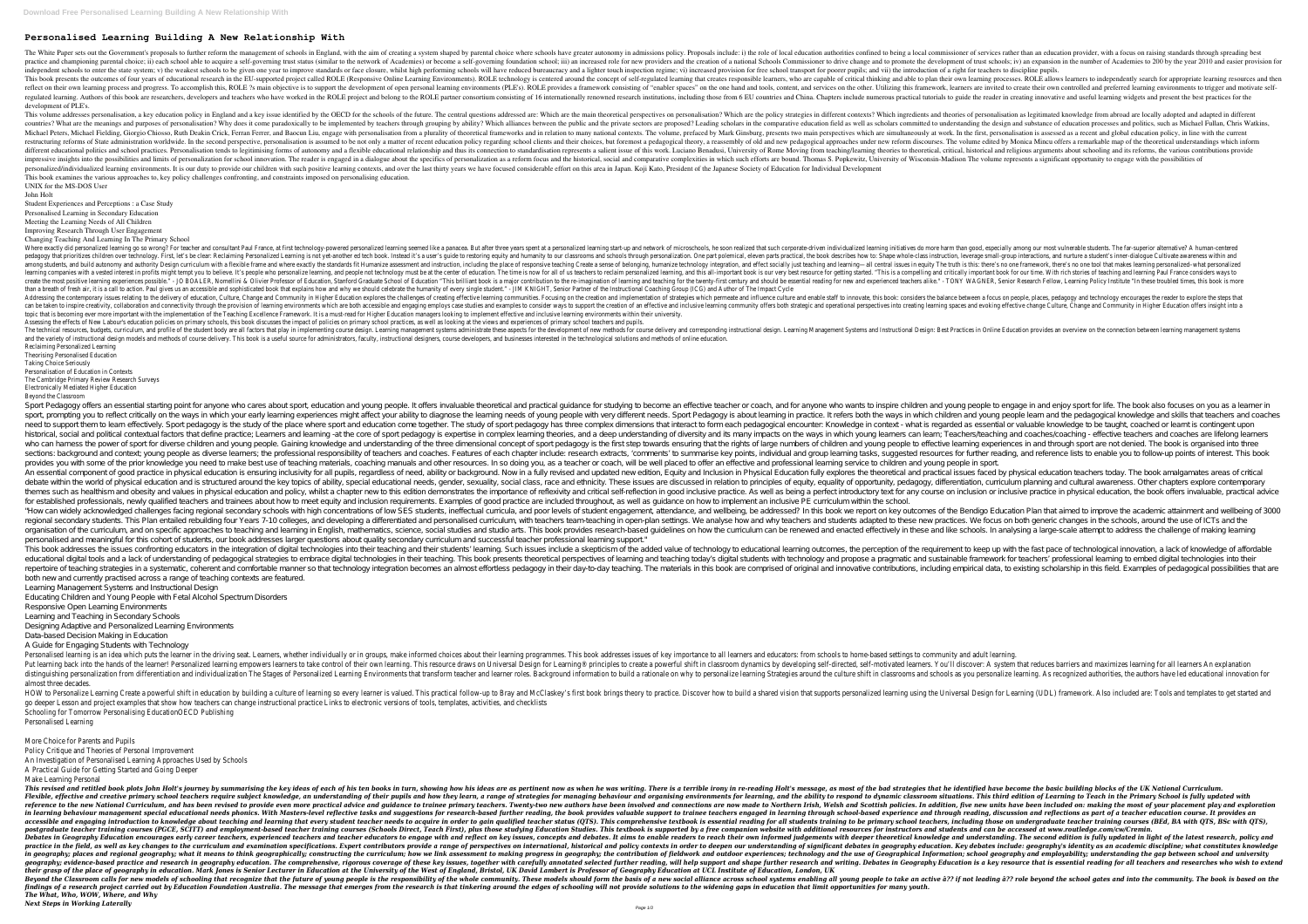## *Methods and Case Studies*

*New Digital Technology in Education Best Practices in Online Education*

*Personalised Learning in the Primary School*

*Building, Evolving and Re-Building Learning Environments*

Personalized learning involves helping each child to reach his or her full potential - intellectually, personally and socially. To achieve this, teachers need to match learning opportunities to the learning styles and expe The Cambridge Primary Review Research Surveys is the outcome of the Cambridge Primary Review – England's biggest enquiry into primary education at a time of change and uncertainty and after two decades of almost uninterrup drawing on a vast array of evidence, the Review published thiry-one interim reports, including twenty-eight surveys of published research, provoking media headlines and public debate, before presenting its final report and create what is probably the most comprehensive overview and evaluation of research in primary education yet published. A particular feature is the prominence given to international and comparative perspectives. With an int learning, diversity and needs aims, values and contexts for primary education the structure and content of primary education outcomes, standards and assessment in primary schools, structures and processes teaching in prima Surveys is an essential reference tool for professionals, researchers, students and policy-makers working in the fields of early years, primary and secondary education. "Brian Matthews brings intellectual rigour as well as passionate commitment to the important tasks of appreciating the role that emotional literacy can play in a refreshing education. It is because he understands so well t Director, Antidote "This book will be read by individuals who have an interest in bringing about change in the presentcurriculum. School Science Review This book reveals the huge potential of engaging pupils with their emo on cognitive attainment through an emphasis on affective engagement, to help pupils develop better relationships of all kinds and prepare them for adulthood in a fast-changing world. For teachers incorporate pupils' emotio How is it possible to have a calm atmosphere in the classroom with pupils enjoying learning together? Engaging Education is the first book to link the issues of emotional literacy. In connecting emotional literacy and equi can contribute to enabling boys and girls to relate to and understand each other. Based firmly on research, this innovative book gives teachers invaluable guidelines on what to concentrate on and what to avoid. It is key r "This book explores the metaphor of anytime and anywhere individual education as well as the idea of tailoring instruction to meet individual needs"--Provided by publisher. Engaging Learners with Complex Learning Difficulties and Disabilities

This research has explored student perceptions and experiences of personalised learning, comparing them with key concepts in the research literature. The context for this study is a new, state, senior secondary school in A with an underpinning philosophical commitment to introducing a personalised approach to learning. The thesis aims to add to the body of research which uses student voice to inquire into learning. Data from anonymous studen focus group interviews informed the research. Sitting within the qualitative methodology, the research employed an interpretive method in the form of a single case study. Significant alignment is evident between student ex personalised learning in the research literature. Central themes to emerge from the data are: the centrality of choice, the importance of mentoring, the development of learning to learn strategies and the physical organisa also identified that certain qualities of leadership and strong links with the community enhanced a personalised approach, student voice did not mention these particular features. Data from students reveal a depth of under Students perceived their experiences to be, in the main, helping them to become independent and self-managing learners who were being prepared for life beyond school. The data also reveal how this approach supports student The research highlights the importance of student voice as a source of evidence when examining educational issues. The predominantly positive nature of the student voice has provided direction for the leadership to continu mindful of the challenges of sustainability in terms of scaling up the model and building teacher capacity. This book examines the theoretical underpinning of the concept of personalised education and explores the question: What is personalised education in the contemporary higher education sector and how is it implemented? A br learning has the potential to serve as a basis for more effective educational practices. The term 'personalised education' is, and continues to be, one with a variety of definitions. The authors' definition both incorporat critically reassesses them. The book then adds a further dimension: personalised instruction in electronically mediated environments, where the goal is to achieve learning towards mastery individually with the help of diff platforms. This book assesses the various arguments concerning personalised education, examining each through the lens of educational theory and pedagogy and subsequently positing a number of qualitative characteristics of influence policy and practices in the higher education sector.

A Pedagogy for Restoring Equity and Humanity in Our Classrooms

A resource book for teachers and teaching assistants

Personalised Learning Instead of "uninvited Teaching"

Sport Pedagogy

Outcomes of Research from the ROLE Project

Debates in Geography Education

In a context where schools are held more and more accountable for the education they provide, data-based decision making has become increasingly important. This book brings together scholars from several countries to exami making in this book refers to making decisions based on a broad range of evidence, such as scores on students' assessments, classroom observations etc. This book supports policy-makers, people working with schools, researc data, by bringing together the current research conducted on data use across multiple countries into a single volume. Some of these studies are 'best practice' studies are 'best practice' studies, where effective data use challenges in both policy and practice environments. Each of them draws on research and literature in the field. This volume is designed to help MS-DOS programmers become rapidly proficient in the UNIX environment. It focuses on the similarities and differences between the two operating systems, enabling programmers to perform all th available only on UNIX systems. First considers the operations that most MS-DOS users perform and the user interface to the operating system (the Shell); then explains the features unique to UNIX--multi-user, multi-tasking files (Bourne shell, Korn shell, C shell)--which are comparable to MS-DOS batch files--showing how they produce the same result, but whose constructs are different. Concludes with an examination of the administration featu MS-DOS users who want to become rapidly proficient in UNIX systems.

User engagement has become a key part of discussions about the nature and purpose of social science research. In this book the authors provide an authoritative overview of working with users at different stages in the proc "The range of learning difficulties associated with children who have Fetal Alcohol Spectrum Disorders (FASD) has been highlighted as an emerging but little understood area of Special Educational Needs. This engaging, time teaching and learning strategies from which teachers and support staff may construct personalised learning plans for students with FASD, and will help improve outcomes for all their children. It also: - Explains the links teachers. - Provides ready to use teaching resources and strategies that can be used directly in the classroom. Informed by the very lastest research and written by leading experts in the field, Educating Students as well Continuing Professional Development"-- Provided by publisher.

For nearly 200 years the organisational form of the school has changed little. Bureaucracy has been its enduring form. The school has prepared the 'mass consumer' to be content with accepting what is wanted. However, a 're which operates at two levels: first, as a new mode of public service delivery; and second, as a new 'grammar' for the school, with new flexibilities of structure and pedagogical process. Personalisation for sumption'. It a democratic-sounding call of freedom of choice. Education and the Culture of Consumptionraises many questions about personalisation which policy-makers seem prone to avoid: Why, now, are we concerned about personalisation? Does personalisation diminish the socialising function of the school, or does it simply mean that the only mean that the only thing we share is that we have the right to personalisation mark a new regulatory code for educa tendencies of consumers? The book will be of great interest to postgraduate students and academics studying in the fields of education policy and the social foundations of education, and will also be relevant to students s Linked to the new Teachers' Standards, this is an essential text for all secondary trainees and PGCE students, training at an ITT institution or in a school. The text covers all fundamental issues for learning and teaching research. It examines the curriculum, planning, assessing and SEN and explores EAL, equality and diversity and diversity and pastoral care. A chapter is included to help support students in their Masters, practical example Series All the books in this successful series support trainees through their initial teacher training and guide them in the acquisition of their subject knowledge, understanding and classroom practice. All new titles with Visiting Professor at Bergen University College in Norway. Schooling for Tomorrow Personalising Education

Children and young people with Complex Learning Difficulties and Disabilities (CLDD) have co-existing and overlapping conditions which can manifest in complex learning patterns, extreme behaviours and a range of socio-medi layered needs – mental health, relationship, behavioural, physical, medical, sensory, communication and cognitive – mean they often disengage from learning and challenge even our most experienced teachers. This book provid disenfranchized group of children in learning. The Engagement for Learning Framework has been developed and trialled by over 100 educational settings (both special and mainstream) with learners from a range of disciplines developing personalized learning pathways and demonstrating progression for these children. The focus on inquiry means that however complex a young person's needs, educators will be able to apply the approach. This practic and young people with CLDD are, why their engagement for learning is important and how the Engagement for Learning Framework can be used effectively by teachers and other professionals to ensure the best possible outcomes Bringing together the expertise of top evaluation leaders from around the world, The SAGE International Handbook of Educational Handbook of Educations in the field, particularly as they relate to policy- and decision-makin Handbook compels readers to consider globalization influences on educational evaluation within distinct genres or families of evaluation approaches. Key Features Discusses substantive issues surrounding globalization, and theory chapters and method chapters within scientific, accountability-oriented, learning-oriented, learning-oriented, and political genres of evaluation approaches; Extends dialogue on controversial topics and contemporary the context of globalization; Summarizes, by means of an integration chapter, the issues, tensions and dilemmas confronting educational evaluation, this volume is designed for graduate students, evaluation scholars and res and professional evaluation practitioners with an interest in educational program and policy evaluation.

Against a backdrop of ever-changing government initiatives and strategies, it is essential that you have a firm vision for the roles and purposes of education to inform your interpretation of education to inform your inter towards developing your own philosophy of education. It enables you to consider how your aspirations and vision can be enacted in practical ways in the classroom and provides a means to evaluate and analyse your own practi activities and case study examples so that the exploration of educational philosophy is thoroughly grounded in professional practical examples to set theory within context An issues-based approach to pedagogy and curriculu Examples of philosophy and practice developed by practitioners With its wide range of thought-provoking ideas, examples and case studies, this is an excellent resource if you are thinking about becoming your teaching caree the liberal, humane values that have informed, and still inform, the work of so many primary schools and teachers. It challenges its readers to engage personally with both values and vision. This is particularly necessary through government diktat. The book is part of the principled resistance necessary to combat this menace to English childhood and teacher professionalism." Colin Richards, former senior HMI and Emeritus Professionalism." C away the boredom of government directives and the 'compliant culture' (Compton) that follows. Chapters begin with eye-catching vignettes about learning. The text is evocatively written and, like a good novel, has memorable practical approaches for student/teachers by practitioners. It is refreshing in its willingness to articulate values. Kimaliro and Woolley present the challenge for us all: 'how can teachers make possible the challenge for Professor, Bishop Grosseteste University, UK "This book enters the initial teacher education field almost like a breath of fresh air because it reminds us of children and their worlds. The contributors tackle some of the ' might be seeking to make sense of their emerging role as educators. Each of the chapters contextualises its theme within the recognisable curriculum orthodoxies of primary education but seeks to expand these margins and pl

Conceptualizing Professional Learning for Educators

Personalising Learning in Open-Plan Schools

An Introduction for Teaching and Coaching

Personalisation and the Social Order

Culture, Change and Community in Higher Education

Challenges and Opportunities

Technology-Supported Environments for Personalized Learning: Methods and Case Studies

Personalized Learning

A Conceptual Framework for Personalised Learning

Building a School of Professional Practice

Equity and Inclusion in Physical Education and Sport

Learning for Leadership

EBOOK: Values and Vision in Primary Education